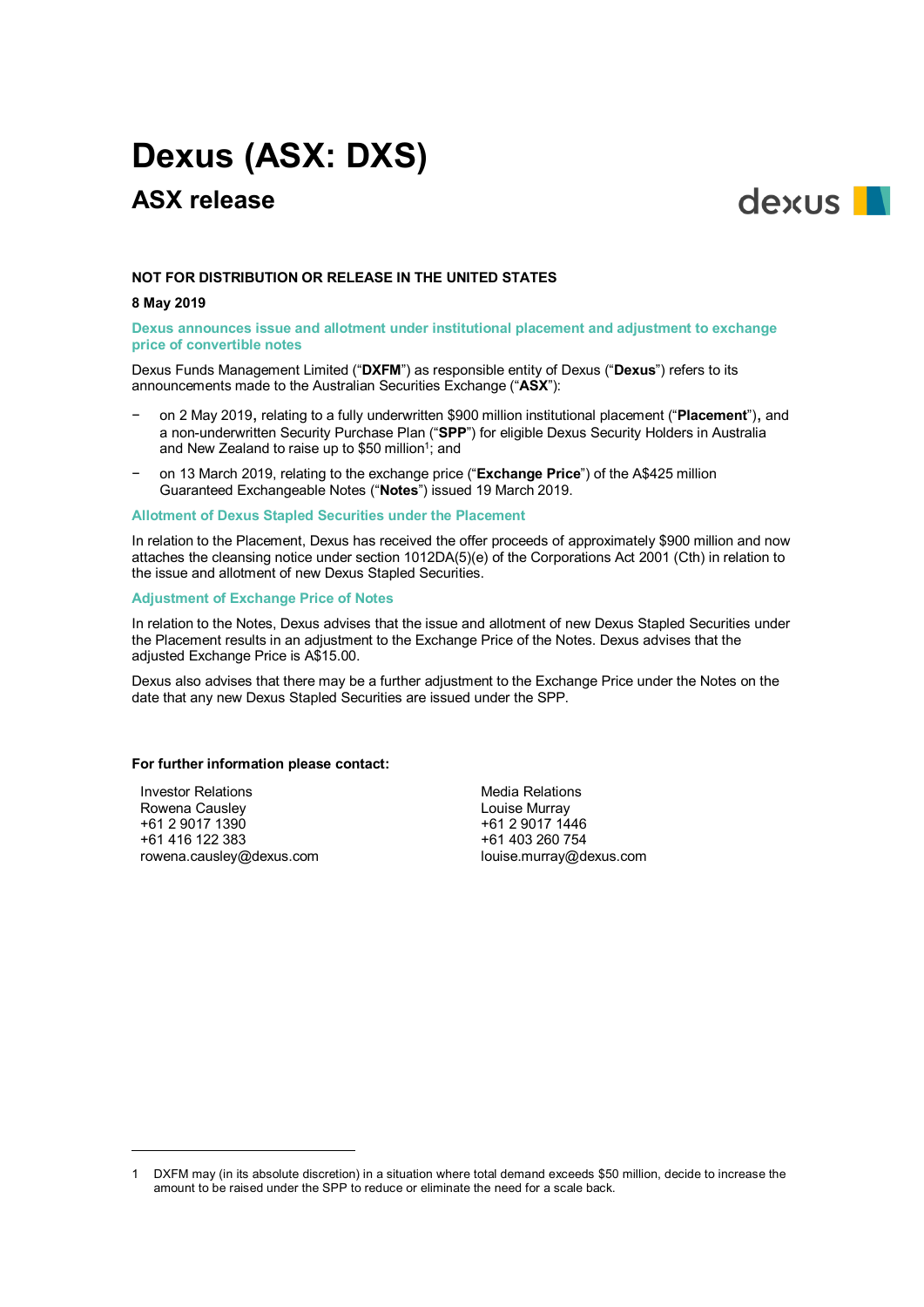# **About Dexus**

Dexus is one of Australia's leading real estate groups, proudly managing a high quality Australian property portfolio valued at \$28.9 billion. We believe that the strength and quality of our relationships is central to our success, and are deeply committed to working with our customers to provide spaces that engage and inspire. We invest only in Australia, and directly own \$13.9 billion of office and industrial properties. We manage a further \$15.0 billion of office, retail, industrial and healthcare properties for third party clients. The group's \$5.0 billion development pipeline provides the opportunity to grow both portfolios and enhance future returns. With 1.7 million square metres of office workspace across 53 properties, we are Australia's preferred office partner. Dexus is a Top 50 entity by market capitalisation listed on the Australian Securities Exchange (trading code: DXS) and is supported by 27,000 investors from 19 countries. With more than 30 years of expertise in property investment, development and asset management, we have a proven track record in capital and risk management, providing service excellence to tenants and delivering superior risk-adjusted returns for investors. www.dexus.com

#### **Download the Dexus IR app**

Download the Dexus IR app to your preferred mobile device to gain instant access to the latest stock price, ASX Announcements, presentations, reports, webcasts and more.

Dexus Funds Management Ltd ABN 24 060 920 783, AFSL 238163, as Responsible Entity for Dexus (ASX: DXS)

#### **Important notice and disclaimer**

#### **Important information**

This announcement is issued by Dexus Funds Management Limited ("**DXFM**") in its capacity as responsible entity of Dexus (ASX:DXS) comprising Dexus Diversified Trust, Dexus Industrial Trust, Dexus Office Trust and Dexus Operations Trust.

#### *Not an offer*

This announcement is for information purposes only and is not, and does not constitute, an invitation, solicitation, recommendation or offer of securities for subscription, purchase or sale in any jurisdiction. This announcement is not financial product advice and does not and will not form any part of any contract or commitment for the acquisition of Dexus Stapled Securities. This announcement is not a prospectus, product disclosure statement or other offering document under Australian law (and will not be lodged with the Australian Securities and Investments Commission) or any other law.

No action has been (or will be) taken to register Dexus Stapled Securities or otherwise permit a public offering of the Dexus Stapled Securities in any jurisdiction outside of Australia and New Zealand.

This announcement does not constitute an offer to sell, or the solicitation of an offer to buy, any securities in the United States and may not be distributed or released in the United States. The stapled securities to be offered and sold under the Placement and SPP offer by DXFM of the New Securities set out in this announcement ("**Offer**") have not been and will not be registered under the U.S. Securities Act of 1933, as amended (the "**Securities Act**"), or under the securities laws of any state or other jurisdiction of the United States and may not be offered or sold, directly or indirectly, in the United States except in compliance with the registration requirements of the U.S. Securities Act and any other applicable securities laws of any state or other jurisdiction of the United States (which Dexus has no obligation to do or procure) or pursuant to an exemption from, or in a transaction exempt from or not subject to, such registration requirements and any other applicable securities laws. In addition, the New Securities to be offered and sold under the SPP will only be offered and sold to eligible Security Holders in Australia and New Zealand in "offshore transactions" (as defined in Regulation S under the Securities Act) in reliance on Regulation S under the Securities Act. There will be no public offer of securities in the United States.